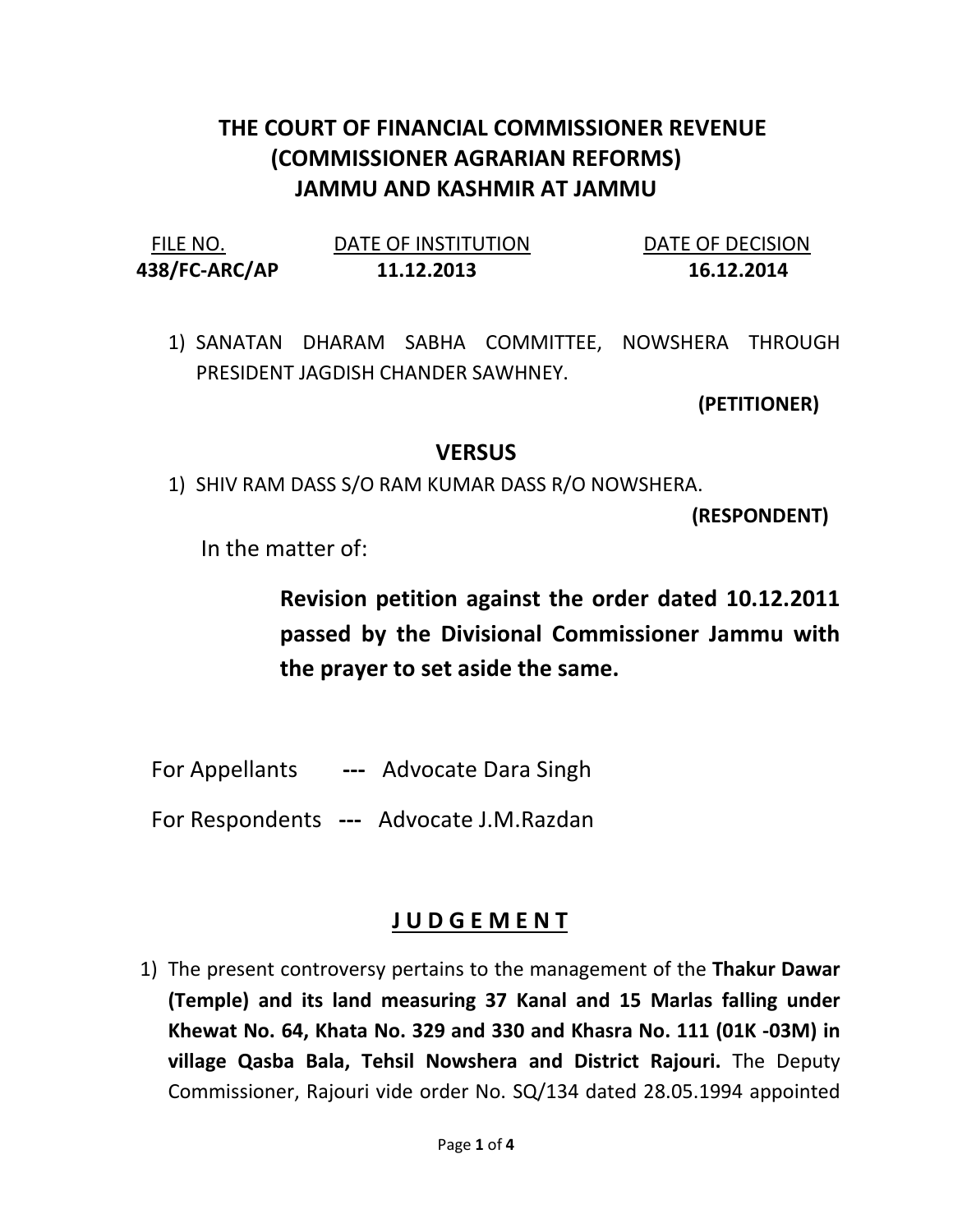one Shiv Ram Dass as Manager (Mahant) of the said temple. Consequently, the said order was incorporated in the revenue record by virtue of attestation of mutation No. 482 dated 14.06.1994.

- 2) Later, a dispute arose with regard to the appointment of the manager of the temple which had earlier also reached this court, the court of the Divisional Commissioner, Jammu as well as the Hon'ble High Court of Jammu and Kashmir. However, the sequenced information is not available as none of the parties have provided any record in this behalf except the order passed by the Hon'ble High court on 20.11.1998 in OWP No. 859/98 in which directions have been passed to the Deputy Commissioner Rajouri to complete the inquiry at an earliest, preferably within a period of 06 months.
- 3) Thereafter, on 25.06.2008, the respondent herein filed an application before the Divisional Commissioner, Jammu for calling a para wise report along with record of the case from 2005 till that date on a key ground that he has been subjected to vagrancy and starvation despite a direction from the Hon'ble High Court dated 09.06.2001 that the applicant is entitled to a monthly salary on account of rendering services to the said temple. The court below after examining the matter observed that the land falling under the aforesaid khasra numbers is owned by the "Thakur Dawar Temple" which has been entrusted to Shiv Ram Dass as Manager (Mohatmim) as per mutation No. 482 dated 14.06.1994. Afterwards, the management of the said temple was handed over to the Sanatan Dharam Sabha, petitioner herein which has been tilling the land and enjoying its fruits. But it has neglected the said temple for which no manager has even been appointed. The said sabha does not maintain the temple nor is paying any remuneration to the Manager (Mahant).
- 4) Moreover, the court below also called a report from the Deputy Commissioner Rajouri which was subsequently submitted on 12.02.2009 after calling a report from the Tehsildar concerned. An examination thereof shows that the Deputy Commissioner was of the view that the said Mahant does not deserve any remuneration or compensation. In addition, it appears from the record that the order appointing the said manager was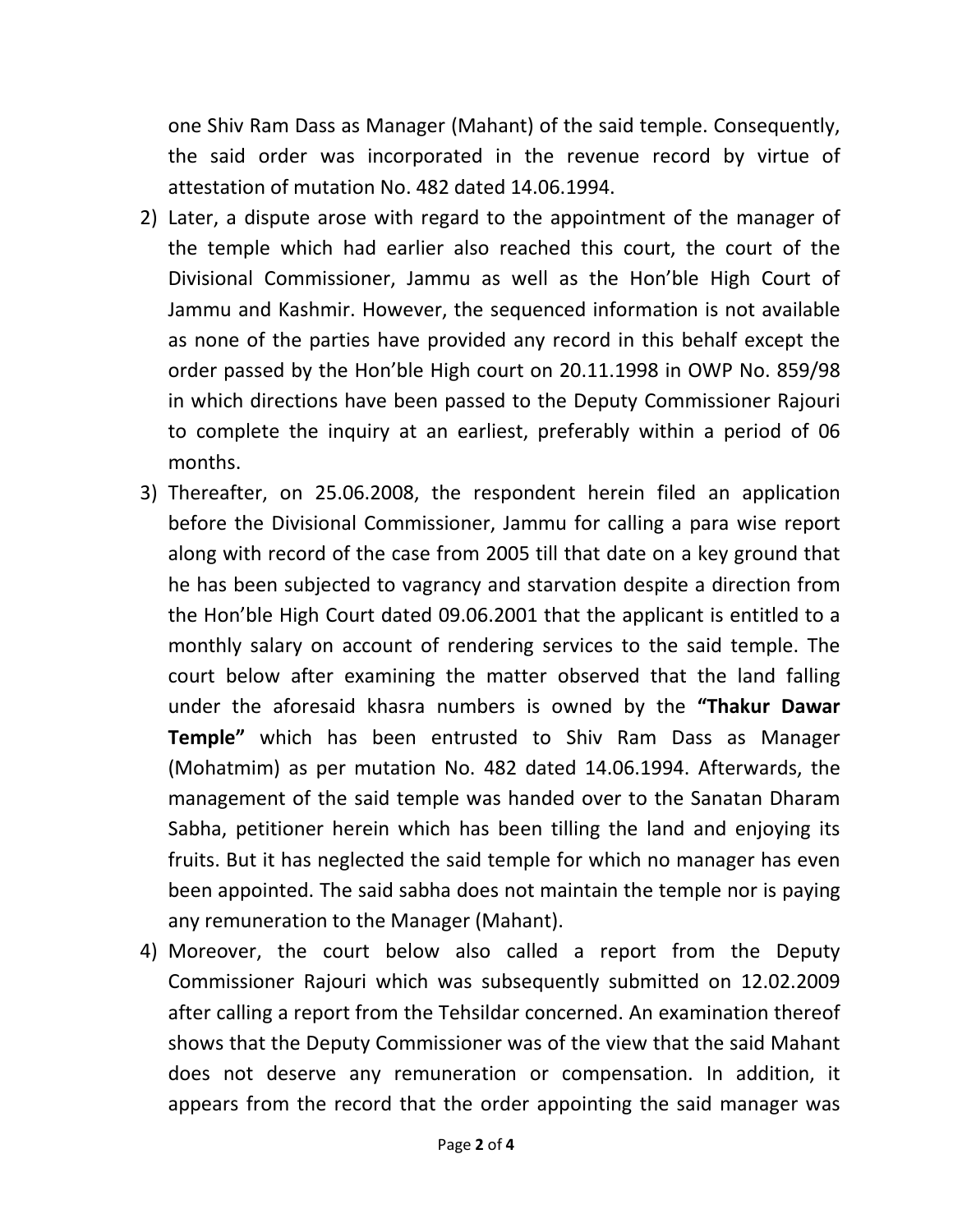subsequently set aside by the Deputy Commissioner Rajouri vide No. SQ/354 dated 16.06.2001.

- 5) Thus, taking all this into consideration, the court below held that a detailed account of the earnings and expenditure of the shrine shall be maintained by the Sanatan Dharam Sabha. The same shall be monitored by the Tehsildar Nowshera, if he is a Hindu and in his absence by the Naib Tehsildar Nowshera, if he is a Hindu. The said Mahant, the respondent herein shall be paid a monthly remuneration of Rs. 2000-2500 out of the earnings of the shrine which could later be increased or decreased depending upon the income of the shrine.
- 6) Aggrieved, the petitioner herein has filed the present revision petition before this court challenging the order passed by the Divisional Commissioner, Jammu on various grounds. This court has gone through the case file, connected record and the written submissions filed by the parties. It has been observed that the Divisional Commissioner, Jammu has rightly questioned the authority of the petitioner herein as to in what capacity the same is managing the affairs of the Temple. Surprisingly, later directing otherwise, it has ordered that the sabha shall manage the affairs of the shrine and that the said Mahant (respondent) shall be paid some remuneration as stated above. However, it has not been made clear as to why should the respondent be paid if the sabha has to manage the affairs of the temple.
- 7) Leaving the same apart, the court below has rightly held that a detailed account of the earnings and expenditure of the shrine should be maintained. Heading a step forward, in order to make the process totally transparent, this court is of the considered opinion that a five member committee of public spirited and religious citizens should be appointed by DC Rajouri to assist the Tehsildar/Naib Tehsildar Nowshera in managing the affairs of the temple and its land. There should be a proper bank account in the name of the temple. If possible, CCTVs should be installed in the temple premises more particularly where the donation boxes are kept and where the cash etc. are counted. For free technical help in this regard, DC Rajouri is advised to contact the CEO, SMVDSB or CEO, SASB.